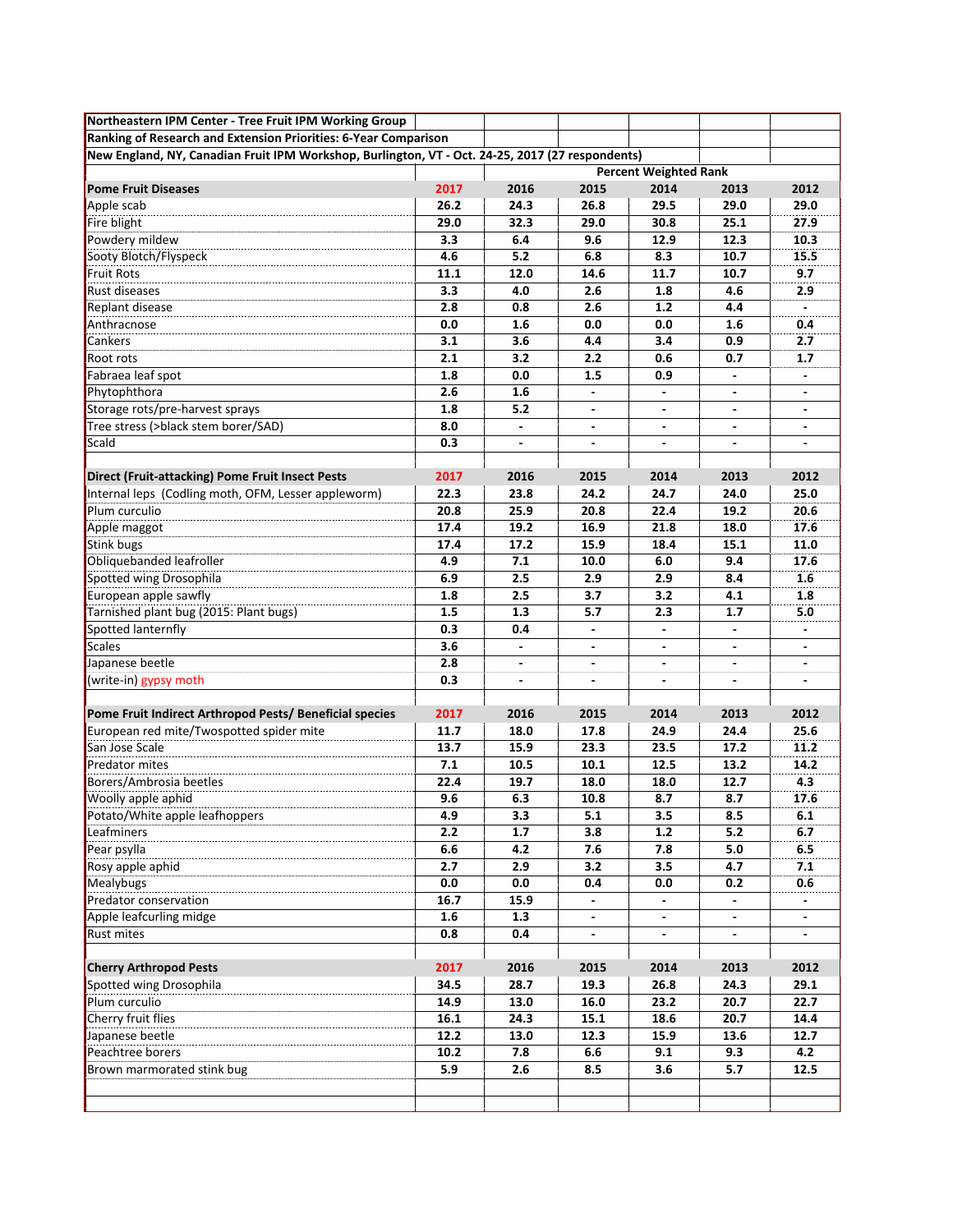| <b>Cherry Arthropod Pests (cont.)</b>       | 2017  | 2016                         | 2015 | 2014                     | 2013                     | 2012                     |
|---------------------------------------------|-------|------------------------------|------|--------------------------|--------------------------|--------------------------|
| Aphids                                      | 2.7   | 3.5                          | 9.9  | 0.5                      | 5.0                      | 3.6                      |
| American plum borer                         | $1.2$ | 6.1                          | 4.2  | 0.0                      | 0.7                      | 0.6                      |
| Scales                                      | 2.4   | 0.9                          | 8.0  | 4.1                      | 0.0                      | 0.3                      |
|                                             |       |                              |      |                          |                          |                          |
| <b>Cherry Diseases/Disorders</b>            | 2017  | 2016                         | 2015 | 2014                     | 2013                     | 2012                     |
| Brown rot                                   | 28.8  | 33.0                         | 31.5 | 32.8                     | 32.9                     | 29.9                     |
| <b>Bacterial canker</b>                     | 25.5  | 24.5                         | 24.7 | 27.3                     | 20.6                     | 24.1                     |
| Leaf spot                                   | 10.9  | 5.3                          | 4.9  | 7.6                      | 11.2                     | 10.5                     |
| X-disease                                   | 5.2   | 20.2                         | 5.6  | 4.0                      | 2.9                      | 4.7                      |
| Fruit cracking                              | 16.9  | 5.3                          | 21.0 | 16.2                     | 18.8                     | 17.8                     |
| <b>Black knot</b>                           | 8.6   | 5.3                          | 3.7  | 7.6                      | 4.7                      | 3.4                      |
| <b>Viruses</b>                              | 2.2   | 3.2                          | 4.9  | 4.0                      | 0.6                      | 5.5                      |
| Phytophthora                                | 1.1   | 3.2                          | 1.9  | 1.5                      | 1.8                      | 1.8                      |
| Powdery mildew                              | 0.7   | 0.0                          | 1.9  | 2.0                      | 6.5                      | 2.1                      |
|                                             |       |                              |      |                          |                          |                          |
| Peach Direct (fruit-attacking) Insect Pests | 2017  | 2016                         | 2015 | 2014                     | 2013                     | 2012                     |
| Brown marmorated & other stink bugs         | 28.4  | 29.6                         | 25.9 | 33.6                     | 25.9                     | 26.7                     |
| Plum curculio                               | 15.1  | 16.0                         | 16.3 | 19.9                     | 22.4                     | 18.2                     |
| Oriental fruit moth                         | 19.4  | 20.0                         | 20.1 | 24.1                     | 20.5                     | 20.3                     |
| Spotted wing Drosophila                     | 14.0  | 11.2                         | 13.7 | 12.4                     | 17.5                     | 19.1                     |
| Tarnished plant bug                         | 7.6   | 8.0                          | 13.1 | 11.6                     | 9.9                      | 12.7                     |
| Obliquebanded leafroller                    | 0.4   | 2.4                          | 2.9  | 2.5                      | 3.8                      | 1.8                      |
| Western flower thrips                       | 2.5   | 2.4                          | 1.9  | 0.0                      | 0.0                      | $1.2$                    |
| Japanese beetle                             | 7.2   | 10.4                         | 6.1  | $\blacksquare$           | $\blacksquare$           | $\overline{\phantom{a}}$ |
| <b>Wasps</b>                                | 0.7   |                              |      |                          |                          |                          |
| White "peach" (Prunicola) scale             | 4.7   | $\qquad \qquad \blacksquare$ |      | ٠                        |                          |                          |
|                                             |       |                              |      |                          |                          |                          |
| <b>Peach Indirect Arthropod Pests</b>       | 2017  | 2016                         | 2015 | 2014                     | 2013                     | 2012                     |
| Japanese beetle                             | 19.6  | 25.2                         | 20.1 | 24.9                     | 24.4                     | 22.2                     |
| Peachtree borers                            | 33.3  | 31.9                         | 31.1 | 33.2                     | 33.8                     | 35.8                     |
|                                             | 11.8  | 6.7                          | 12.5 | 12.4                     | 13.3                     | 16.5                     |
| Mites                                       | 17.6  | 16.8                         |      |                          |                          |                          |
| <b>Scales</b>                               |       |                              | 17.4 | 14.5                     | 11.6                     | 6.3                      |
| American plum borer                         | 6.7   | 9.2                          | 5.3  | 2.5                      | 1.8                      | 8.5                      |
| Green peach aphid                           | 11.0  | 10.1                         | 13.6 | 14.1                     | 15.1                     | 9.8                      |
|                                             |       |                              |      |                          |                          |                          |
| <b>Peach Diseases</b>                       | 2017  | 2016                         | 2015 | 2014                     | 2013                     | 2012                     |
| Brown rot                                   | 29.9  | 31.9                         | 32.7 | 38.3                     | 30.7                     | 32.0                     |
| <b>Bacterial spot</b>                       | 22.6  | 19.3                         | 25.1 | 30.4                     | 24.9                     | 22.9                     |
| Peach leaf curl                             | 11.5  | 9.2                          | 11.2 | 14.5                     | 11.1                     | 15.0                     |
| Powdery mildew                              | 6.6   | 4.2                          | 4.8  | 8.9                      | 10.0                     | 7.0                      |
| X-disease                                   | 5.2   | 8.4                          | 10.8 | 7.5                      | 8.4                      | 6.5                      |
| Perennial canker                            | 10.1  | 8.4                          | 8.8  | 7.5                      | 5.7                      | 4.7                      |
| Peach scab                                  | 2.8   | 3.4                          | 3.6  | 0.0                      | 3.8                      | 6.7                      |
| Phytophthora rots                           | 3.8   | 4.2                          | 3.2  | 3.3                      | 3.1                      | 2.3                      |
| Plum pox                                    | 0.0   | 2.5                          | 1.6  | 6.1                      | 2.3                      | 2.9                      |
| Winter kill                                 | 6.9   | 8.4                          |      | $\blacksquare$           | $\overline{\phantom{a}}$ |                          |
| <b>Rusty spot</b>                           | 0.7   | 0.0                          |      | $\overline{\phantom{a}}$ |                          |                          |
|                                             |       |                              |      |                          |                          |                          |
| <b>Vertebrate Pests</b>                     | 2017  | 2016                         | 2015 | 2014                     | 2013                     | 2012                     |
| Deer                                        | 25.1  | 30.7                         | 28.9 | 35.8                     | 28.8                     | 31.8                     |
| Voles                                       | 23.8  | 27.1                         | 27.3 | 29.2                     | 25.5                     | 24.7                     |
| <b>Birds</b>                                | 23.5  | 17.4                         | 17.9 | 23.3                     | 23.6                     | 21.3                     |
| Rabbits                                     | 5.7   | 4.1                          | 4.9  | 7.5                      | 7.1                      | 6.4                      |
| <b>Turkeys</b>                              | 7.0   | 6.0                          | 6.1  | 6.0                      | 5.8                      | 8.0                      |
| Groundhogs                                  | 5.0   | 3.7                          | 8.6  | 3.5                      | 5.5                      | 5.2                      |
| Canada geese                                | 0.5   | 0.0                          | 3.3  | 0.9                      | 3.6                      | 1.6                      |
| <b>Beavers</b>                              | 0.0   | 0.5                          | 0.2  | 1.3                      | 0.3                      | 0.8                      |
| Porcupines                                  | 2.3   | 0.5                          | 2.3  |                          |                          |                          |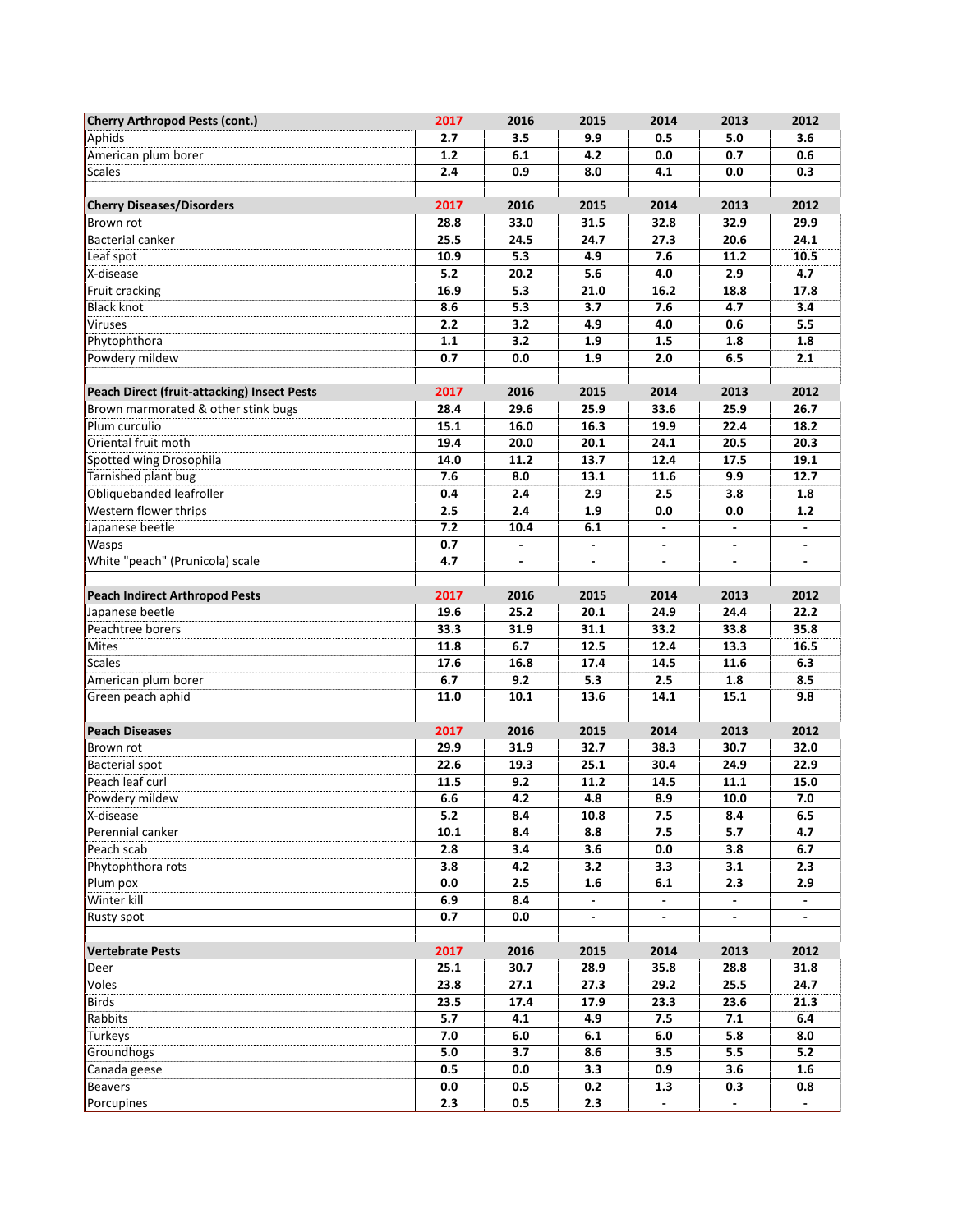| Vertebrate Pests (cont.)                          | 2017 | 2016                     | 2015                     | 2014                     | 2013                     | 2012                     |
|---------------------------------------------------|------|--------------------------|--------------------------|--------------------------|--------------------------|--------------------------|
| Raccoons                                          | 0.0  | 0.5                      | 0.5                      |                          |                          |                          |
| Fishers                                           | 0.0  | 0.0                      | $\overline{a}$           |                          |                          |                          |
| Crows                                             | 7.0  | 6.9                      | $\overline{\phantom{a}}$ | $\blacksquare$           | $\overline{\phantom{a}}$ | $\overline{\phantom{0}}$ |
| Foxes                                             | 0.0  |                          | $\overline{\phantom{a}}$ | ٠                        | $\overline{\phantom{a}}$ |                          |
|                                                   |      |                          |                          |                          |                          |                          |
|                                                   |      |                          |                          |                          |                          |                          |
| <b>Postharvest Issues</b>                         | 2017 | 2016                     | 2015                     | 2014                     | 2013                     | 2012                     |
| Post-harvest decay management                     | 17.9 | 24.6                     | 18.5                     | 28.1                     | 29.2                     | 28.1                     |
| GAPS & Food safety (2015: & FSMA)                 | 20.2 | 16.9                     | 19.3                     | 22.2                     | 17.7                     | 18.1                     |
| Post-harvest drench alternatives                  | 12.0 | 8.7                      | 11.2                     | 15.0                     | 16.4                     | 21.3                     |
| <b>Bin sanitation</b>                             | 6.2  | 8.2                      | 9.8                      | 7.2                      | 9.1                      | 16.8                     |
| Scald                                             | 4.1  | 9.2                      | 5.3                      | 5.9                      | 8.6                      | 9.0                      |
| <b>Bitter Pit</b>                                 | 18.2 | 16.4                     | 22.4                     | 15.7                     | 6.2                      | $\overline{a}$           |
| Packing line sanitation                           | 0.9  | 4.1                      | 4.2                      | 0.0                      | 5.6                      | 6.6                      |
| 1-MCP                                             | 5.6  | 5.6                      | 4.8                      | 5.6                      | 5.1                      |                          |
| CO <sub>2</sub> Damage                            | 0.9  | 1.5                      | 4.5                      | 2.3                      | 2.1                      | ٠                        |
| Flesh browning                                    | 2.6  | 3.6                      |                          |                          |                          |                          |
| Sanitation in storage facilities (new FSMA reqmt) | 8.5  | 1.0                      |                          |                          |                          |                          |
| Canadian small bin controlled storages            | 0.0  | $\overline{\phantom{a}}$ | $\blacksquare$           | $\blacksquare$           | $\blacksquare$           | $\overline{\phantom{0}}$ |
| (write-in) ultra-low oxygen                       | 1.5  | $\overline{\phantom{a}}$ | ۰                        | ۰                        | $\overline{\phantom{a}}$ |                          |
| (write-in) soft scald                             | 1.5  |                          |                          |                          |                          |                          |
|                                                   |      |                          |                          |                          |                          |                          |
| <b>Ground Cover Management</b>                    | 2017 | 2016                     | 2015                     | 2014                     | 2013                     | 2012                     |
| Alternatives to herbicides, mulching, cultivation | 21.5 | 22.7                     | 18.8                     | 13.6                     | 15.6                     | 19.1                     |
| Perennial weed management                         | 17.8 | 25.6                     | 28.1                     | 28.6                     | 22.7                     | 23.5                     |
| Use of new herbicides                             | 9.9  | 6.7                      | 12.6                     | 17.3                     | 16.4                     | 19.1                     |
| Herbicide resistance                              | 5.2  | 9.2                      | 7.2                      | 5.5                      | 7.4                      | 8.5                      |
| Timing of control methods                         | 10.4 | 9.7                      | 12.6                     | 17.6                     | 16.4                     | 15.6                     |
| Winter injury, etc. from glyphosate               | 4.2  | 13.4                     | 6.5                      | 7.8                      | 7.1                      | 8.1                      |
| Weed biology & ID                                 | 2.5  | 5.0                      | 9.1                      | 5.5                      | 7.4                      | 3.3                      |
| Nutrient competition                              | 2.2  | 5.0                      | 3.5                      | 1.4                      | 6.0                      | 2.3                      |
| Best use of old herbicides                        | 2.5  | 0.4                      | 1.6                      | 2.0                      | 1.1                      | 0.6                      |
| phytotoxicity and soil health of herbicides       | 5.7  | 2.1                      |                          |                          |                          |                          |
| Under-tree ground covers                          | 9.4  |                          |                          |                          |                          |                          |
| Biological weed control                           | 3.2  | $\blacksquare$           | $\blacksquare$           | $\blacksquare$           | ٠                        | ٠                        |
| soill health/carbon sequestration                 | 5.7  | $\blacksquare$           | $\overline{\phantom{a}}$ | $\overline{\phantom{a}}$ | $\overline{\phantom{a}}$ |                          |
|                                                   |      |                          |                          |                          |                          |                          |
| <b>Application Technology Issues</b>              | 2017 | 2016                     | 2015                     | 2014                     | 2013                     | 2012                     |
| Spray coverage vs. control                        | 18.5 | 22.8                     | 26.9                     | 30.0                     | 25.1                     | 27.3                     |
| Calibration                                       | 16.4 | 25.0                     | 24.1                     | 23.9                     | 21.1                     | 19.2                     |
| Drift management                                  | 16.7 | 12.1                     | 15.9                     | 14.4                     | 15.9                     | 16.1                     |
| Adjuvants w/ thinners (instead of oil)            | 5.7  | 3.6                      | 8.9                      | 8.1                      | 11.0                     | 9.8                      |
| Phytotoxicity and fruit finish                    | 10.2 | 12.5                     | 12.9                     | 13.9                     | 8.7                      |                          |
| Canopy spray issues                               | 3.9  | 8.9                      | 6.1                      | 3.9                      | 7.0                      | 11.3                     |
| Fixed spraying systems                            | 0.5  | 2.7                      | $1.2$                    | 2.8                      | 6.8                      | 9.0                      |
| Single-sided sprays in high density plantings     | 3.9  | 1.8                      | 3.0                      | 2.5                      | 2.6                      | $6.0\,$                  |
| Herbicide shields                                 | 3.7  | 5.4                      | 1.2                      | 0.6                      | 1.9                      | 1.3                      |
| Tower sprayer options                             | 1.8  | 2.2                      |                          |                          |                          |                          |
| Applic of growth regulators to canopy             | 2.9  | 1.8                      |                          |                          |                          |                          |
| Tank mixes (synergistic or antagonistic effects)  | 10.2 | 1.3                      |                          |                          |                          |                          |
| Crop-adapted spraying                             | 5.5  | $\overline{a}$           | $\overline{\phantom{a}}$ | $\frac{1}{2}$            | $\overline{\phantom{a}}$ | $\overline{a}$           |
|                                                   |      |                          |                          |                          |                          |                          |
| <b>Pest Management Education Issues</b>           | 2017 | 2016                     | 2015                     | 2014                     | 2013                     | 2012                     |
| Workshops for advisors/growers                    | 17.6 | 18.5                     | 20.3                     | 27.8                     | 22.4                     | 22.7                     |
| Orchard demos                                     | 12.1 | 15.8                     | 9.3                      | 14.2                     | 14.8                     | 17.7                     |
| Production Guidelines publication                 | 14.1 | 17.6                     | 15.7                     | 20.6                     | 13.4                     | ÷.                       |
| Web-based delivery methods                        | 13.4 | 12.2                     | 14.9                     | 17.4                     | 9.5                      | 16.2                     |
| Pesticide applicator workshops                    | 6.4  | 4.5                      | 6.6                      | 6.1                      | 9.2                      | 9.1                      |
|                                                   |      |                          |                          |                          |                          |                          |